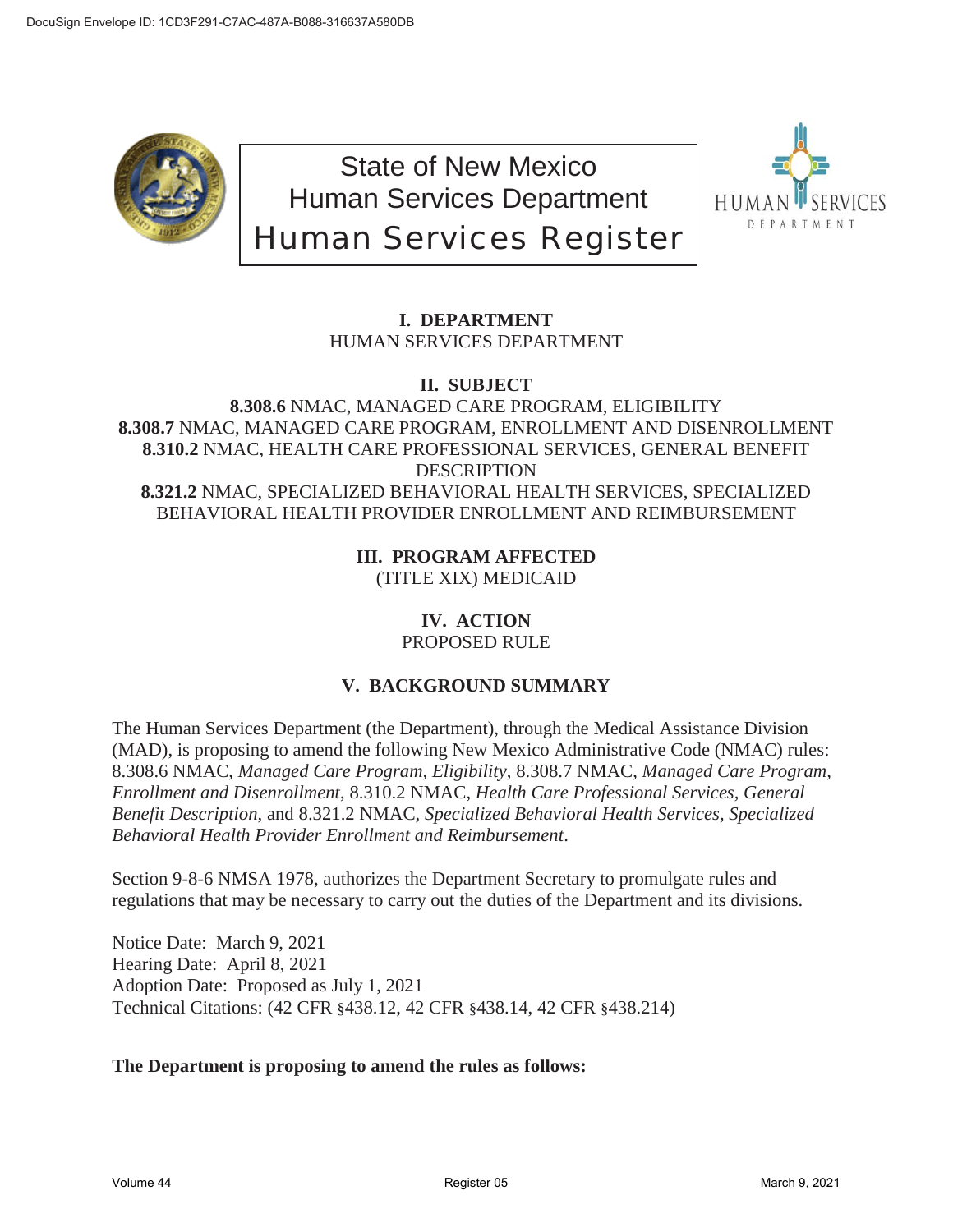# **8.308.6 NMAC**

#### **Section 8**

Amended to include the Department's current mission statement.

#### **Section 9, Subsection B**

Amended to add an additional managed care exclusion. Residents in an intermediate care facility for individuals with intellectual disabilities (ICF/IID) are excluded from managed care enrollment.

#### **Section 10, Subsection C**

A new Subsection C was added regarding discharge from an ICF/IID. When an ICF/IID resident is discharged, enrollment into managed care will begin 60 days after discharge.

# **8.308.7 NMAC**

**Section 8**  Amended to include the Department's current mission statement.

#### **Section 9, Subsection C**

(**1,a**) New language added to clarify that an individual must be eligible for reenrollment into a previous MCO prior to auto assignment into that MCO.

#### **Section 9, Subsection F**

**(3)** The notification period of the option to switch MCOs has been changed from 60 days to two months.

#### **Section 9, Subsection I**

**(2)** Language revised to clarify where switch requests may be submitted and to update name of the Human Services Department's customer service center.

**(2,d)** New addition; language added to clarify Continuity of Care switch request criteria: "Continuity of care (for example, a member's physician or specialist is no longer in the MCO's provider network or a member lives in a rural area and the closest physician that accepts their current MCO is too far away).

**(2,e)** New addition; language added to clarify Family Continuity switch request criteria: "Family Continuity (for example, a switch that is requested so that all family members are enrolled with the same MCO)."

**(2,f)** New addition; language added to clarify Administrative Error switch request criteria: "Administrative error (for example, a member chooses an MCO at initial enrollment or requests to change MCOs during an allowable switch period, but the request was not honored).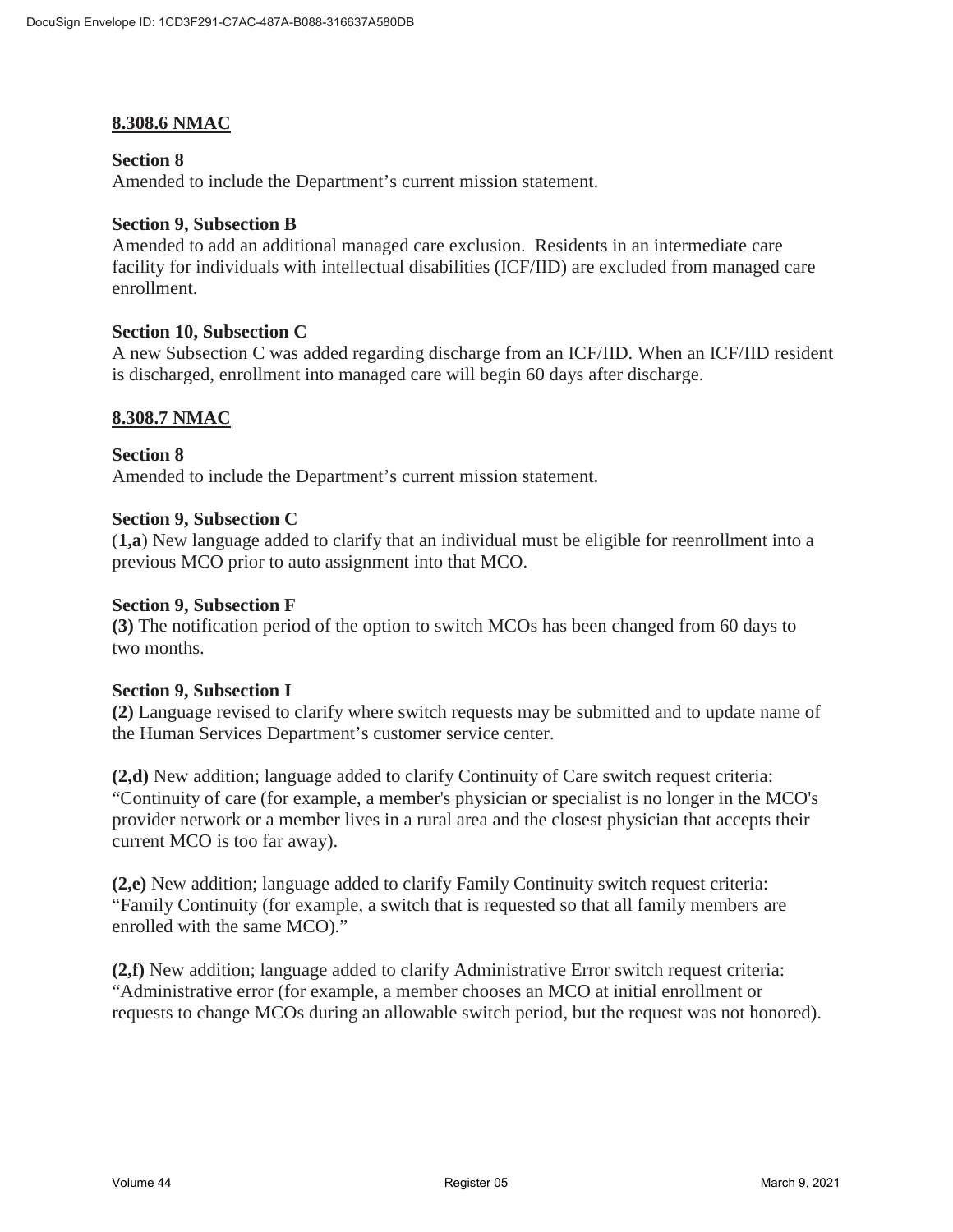# **8.310.2 NMAC**

### **Section 8**

Amended to include the Department's current mission statement.

# **Section 12, Subsection A**

**(4,b)** Removed language "essentially normal".

**(4,c)** Language added to provide gynecological or obstetrical ultrasounds without prior authorization.

**(4,d)** Language added to provide coverage of labor and delivery services at a NMDOH licensed birth center. Does not cover the full scope of midwifery services nor does it replace pediatric care that should occur at a primary care clinic.

#### **Section 12, Subsection B**

Language added to provide allowances for non-emergency transportation to pharmacy for justice involved individuals.

#### **Section 12, Subsection C**

Language 'an inpatient of nursing facilities or hospitals' replaced by 'of an inpatient nursing facility or hospital'.

#### **Section 12, Subsection D**

**(1)** Language 'consent to sterilization' replaced by 'sterilization consent', 'hysterectomy acknowledgement' replaced by 'hysterectomy acknowledgement/consent'.

**(1,g)** Language added that a Medical Assistance Program (MAP) eligible recipient's informed consent to the sterilization procedure must be attached to the claim.

**(3)** Language added to provide coverage of labor and delivery services at a New Mexico Department of Health (NMDOH) licensed birth center. Does not cover the full scope of midwifery services nor replace pediatric care that should occur at a primary care clinic.

#### **Section 12, Subsection F**

Consolidated Subsection N Transplantation Services. Replaced with **'**MAD covered transplantation services include hospital, a PCP, laboratory, outpatient surgical, and other MAD covered services necessary to perform the selected transplantation for the MAP eligible recipient and donor.'

**(1)** Language added 'Due to special Medicare coverage available for individuals with end-stage renal disease, Medicare eligibility must be pursued by the provider for coverage of a kidney transplant before requesting MAD reimbursement.

**(2)** Language added to include MAD covers the MAP eligible recipient's and donor's related medical, transportation, meals and lodging services for non-experimental transplantation.

**(3)** Language added to include that MAD does not cover any transplant procedures, treatments, use of a drug, a biological product, a product or a device which are considered unproven,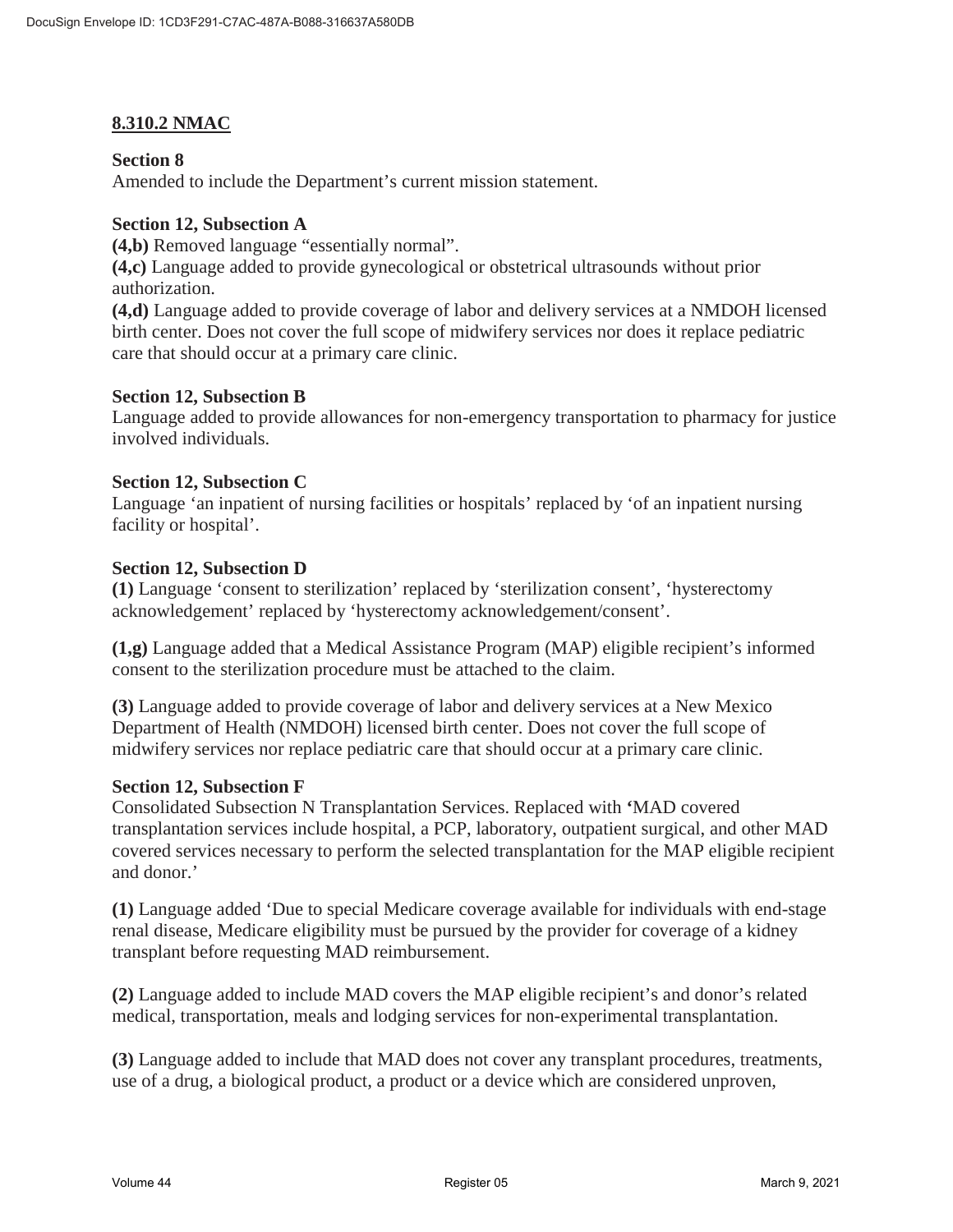experimental, investigational or not effective for the condition for which they are intended or used.

**(4)** Language added to include that a written prior authorization must be obtained for any transplant, with the exception of a cornea and a kidney. The prior authorization process must be started by the MAP eligible recipient's attending primary care physician (PCP) contacting the MAD utilization review (UR) contractor. Services for which prior approval was obtained remain subject to UR at any point in the payment.

#### **Section 12, Subsection G**

Language added to provide one fluoride varnish treatment every six months for members under the age of 21.

#### **Section 12, Subsection L**

Language added to provide allowances and define benefits for justice involved individual to receive non-emergency transportation to a pharmacy.

#### **Section 12, Subsection M**

Language added to provide allowances and define Telehealth benefits services.

#### **Section 12, Subsection N**

Removed and consolidated with Subsection F, Transplant Services.

#### **Section 12, Subsection O**

Language added to include 'Prior to performing pregnancy termination services providers must complete and file in the MAP eligible recipient medical record, a consent for pregnancy termination that includes written certification of a provider that the procedure meets one of the following conditions'.

#### **Section 12, Subsection P**

Opening sentence language removed, 'Covered transplantation services include a hospital, a PCP, a laboratory, an outpatient surgical and other MAD-covered services necessary to perform the selected transplantation. Due to special medicare coverage available for individuals with end-stage renal disease, medicare eligibility must be pursued by the provider for coverage of a kidney transplant before requesting MAD reimbursement.

#### **Section 12, Subsection Q**

Title change from 'Smoking Cessation' to 'Smoking/Tobacco Cessation'

Language 'a pregnant MAP eligible recipient and for a MAP eligible recipient under the age of 21 years of age' replaced by 'all MAP eligible recipients.'

**(3,c)** Updated language from singular to plural.

**(4)** Language 'a pregnant or postpartum' replaced by 'all'

**(6)** Language 'A cessation counseling attempt includes up to four cessation counseling sessions (one attempt plus up to four sessions). Two cessation counseling attempts (or up to eight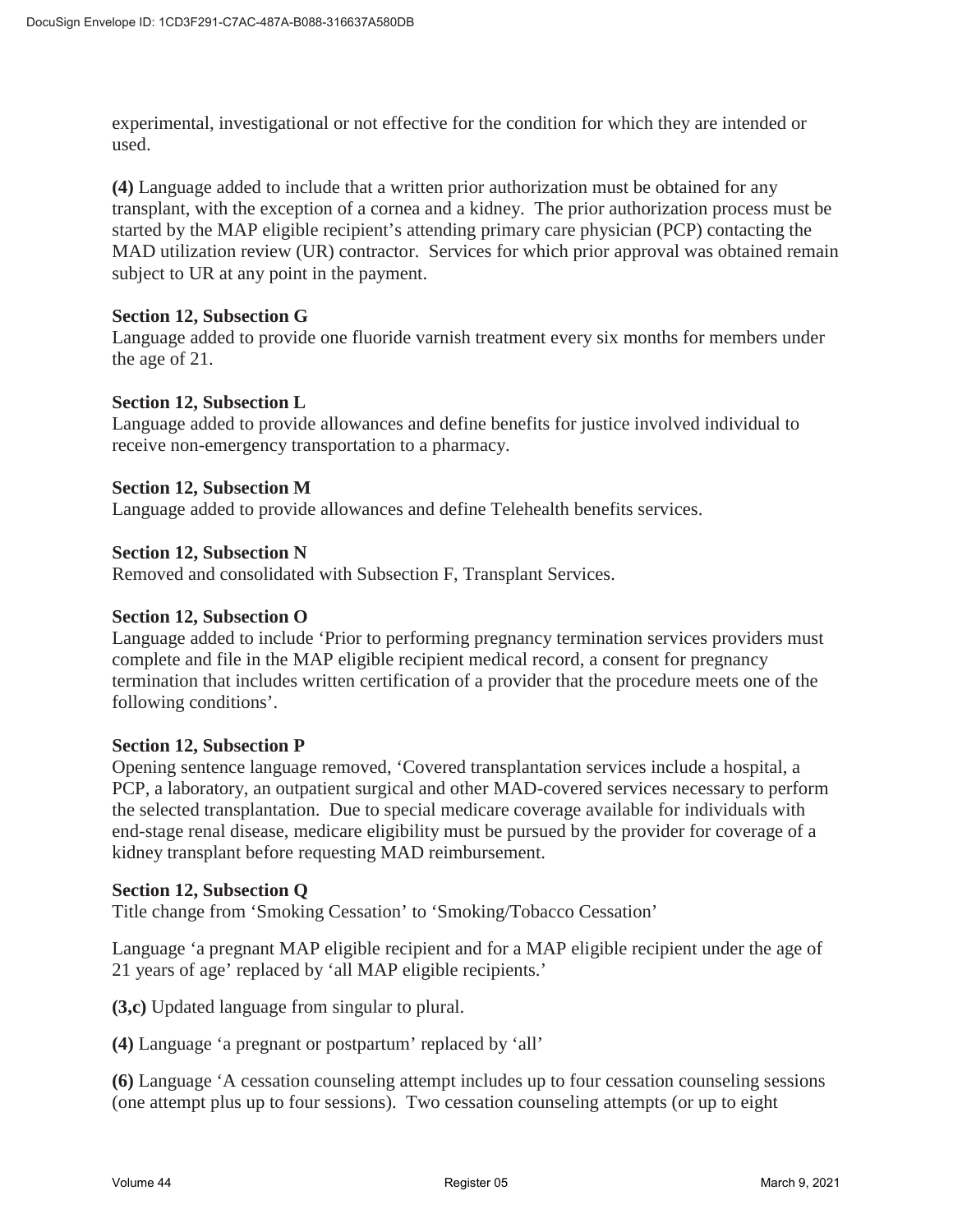cessation counseling sessions) are allowed in any 12-month period' replaced by 'The services do not have any limits on the length of treatment or quit attempts per year. The program also allows participants to try multiple treatments and does not impose any requirement to enroll into counseling'.

# **Section 12, Subsection R**

New language added: Screening, Brief Intervention and Referral to Treatment (SBIRT) is a community-based practice designed to identify, reduce and prevent problematic substance use or misuse and co-occurring mental health disorders as an early intervention. Through early identification in a medical setting, SBIRT services expand and enhance the continuum of care and reduce costly health care utilization. The primary objective is the integration of behavioral health with physical health care. SBIRT is delivered through a process consisting of universal screening, scoring the screening tool and a warm hand-off to a SBIRT trained professional who conducts a face-to-face brief intervention for positive screening results. If the need is identified for behavioral health treatment, the certified SBIRT staff, with the eligible recipient's approval, assists in securing behavioral health services. Only a physical health office, clinic, or facility that has been certified by a HSD approved SBIRT trainer and uses the approved healthy lifestyle questionnaire (HLQ) can complete the screen. The physical office, clinic or facility must be the billing provider, not the individual practitioner. All practitioners must be SBIRT certified and are employees or contractors of a SBIRT physical health office, clinic, or facility. See the SBIRT policy and billing manual for detailed description of the service and billing requirements.

#### **Section 13, Subsection J**

Language changed to clarify that MAD only covers a routine physical examination for a MAP eligible recipient residing in a NF or an ICF-IID facility or a MAP eligible recipient under 21 years of age through the tot to teen healthcheck screen, New Mexico's EPSDT screening program. Included in the coverage is the physical examinations, screenings and treatment.

Throughout 8.310.2 NMAC sections have been renumbered.

# **8.321.2 NMAC**

#### **Section 9**

Licensed professional art therapist (LPAT) licensed by RLD's counseling and therapy practice board and certified for independent practice by the Art Therapy Credentials Board (ATCB) has been added to the allowed independent providers.

A school-based health center with behavioral health supervisory certification has been added to the list of agencies that are eligible to be reimbursed for providing behavioral health professional services when all conditions are met.

Language was added to clarify that Behavioral Health service plans can be developed by individuals employed by the agency who have Health Insurance Portability and Accountability Act (HIPAA) training, are working within their scope of practice, and are working under the supervision of the rendering provider who must be an independently licensed clinician.

Language was added clarifying that behavioral health services should be delivered in the least restrictive setting.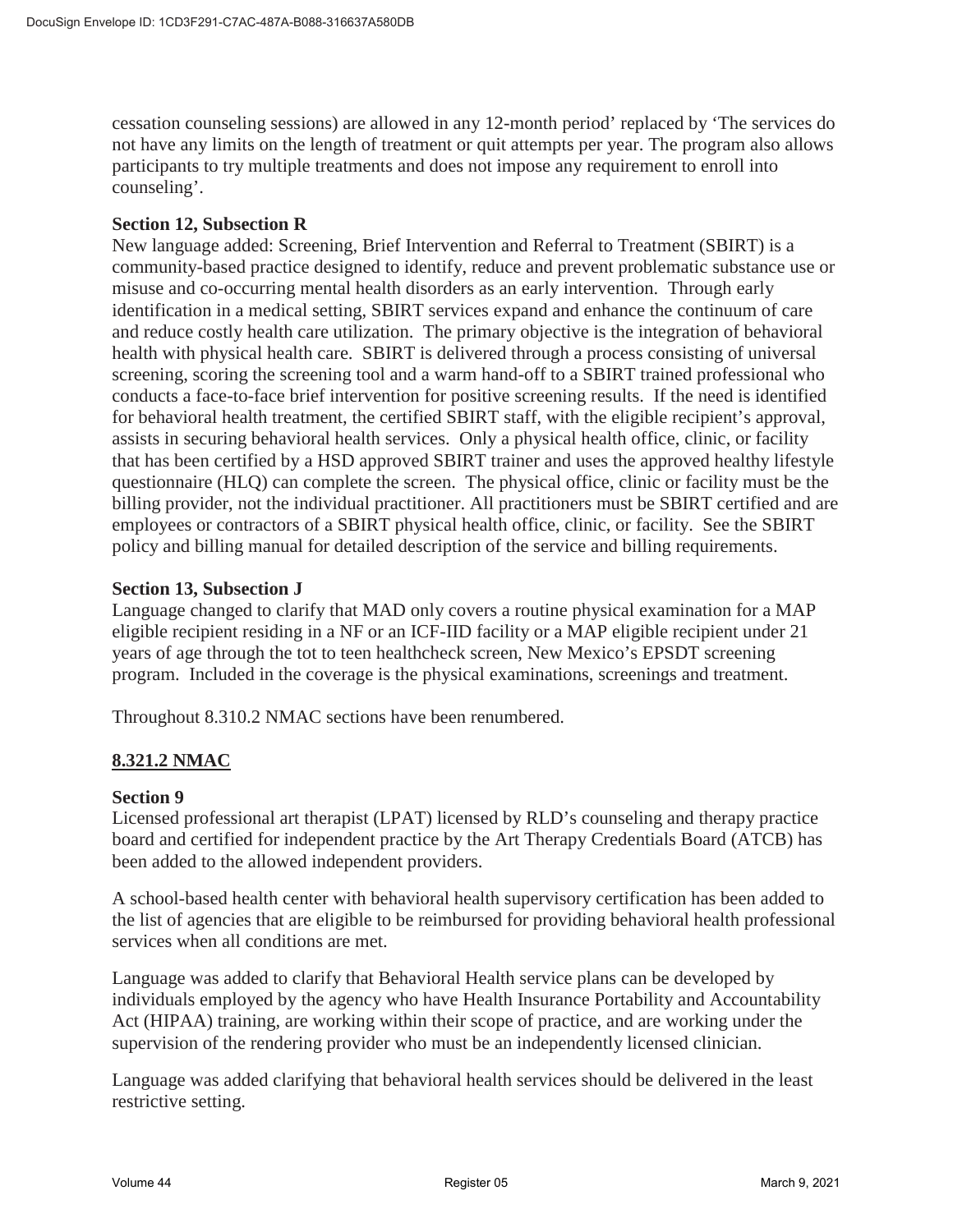Throughout the section references were changed and updated from Accredited Residential Treatment Center (ARTC) to Adult Accredited Residential Treatment Center (AARTC).

Language added to clarify that the eligible facility must be certified through an application process with behavioral health services division which includes a supervisory certificate.

Language adding emergency medical technicians with documentation of three (3) hours of annual training in substance abuse disorder are able to assess and treat the recipient and obtain and interpret information regarding the recipient's needs.

Language added to clarify the length of stay is typically 3-5 days, after which transfer to another level of care is indicated for 3.2WM's.

#### **Section 11**

Language added to clarify that a determination must be made that the eligible recipient needs the level of care (LOC) for services furnished in an ARTC. This determination must have considered all environments which are least restrictive, meaning a supervised community placement, preferably a placement with the juvenile's parent, guardian or relative. A facility or conditions of treatment that is a residential or institutional placement should only be utilized as a last resort based on the best interest of the juvenile or for reasons of public safety.

#### **Section 12**

Language added to see Subsections A and B of 8.321.2.9 NMAC for MAD general provider requirements for eligible providers.

A New Mexico behavioral health credentialing board credentialed Certified Family Peer Support Worker under the supervision of an approved ABA supervisor has been added to additional provider types.

# **Section 13**

Language added to See Subsections A and B of 8.321.2.9 NMAC for MAD general provider requirements.

Language added that any adaptations to the model require an approved variance from BHSD for Assertive Community Treatment Services.

#### **Section 14**

Language added to clarify that therapy includes planning, managing and providing a program of psychological services to the eligible recipient meeting a current DSM, or ICD, DC:0-5 behavioral health diagnosis and may include therapy with her or his family or parent/caretaker, and consultation with his or her family and other professional staff.

#### **Section 15**

Language added to See Subsections A and B of 8.321.2.9 NMAC for MAD general provider requirements.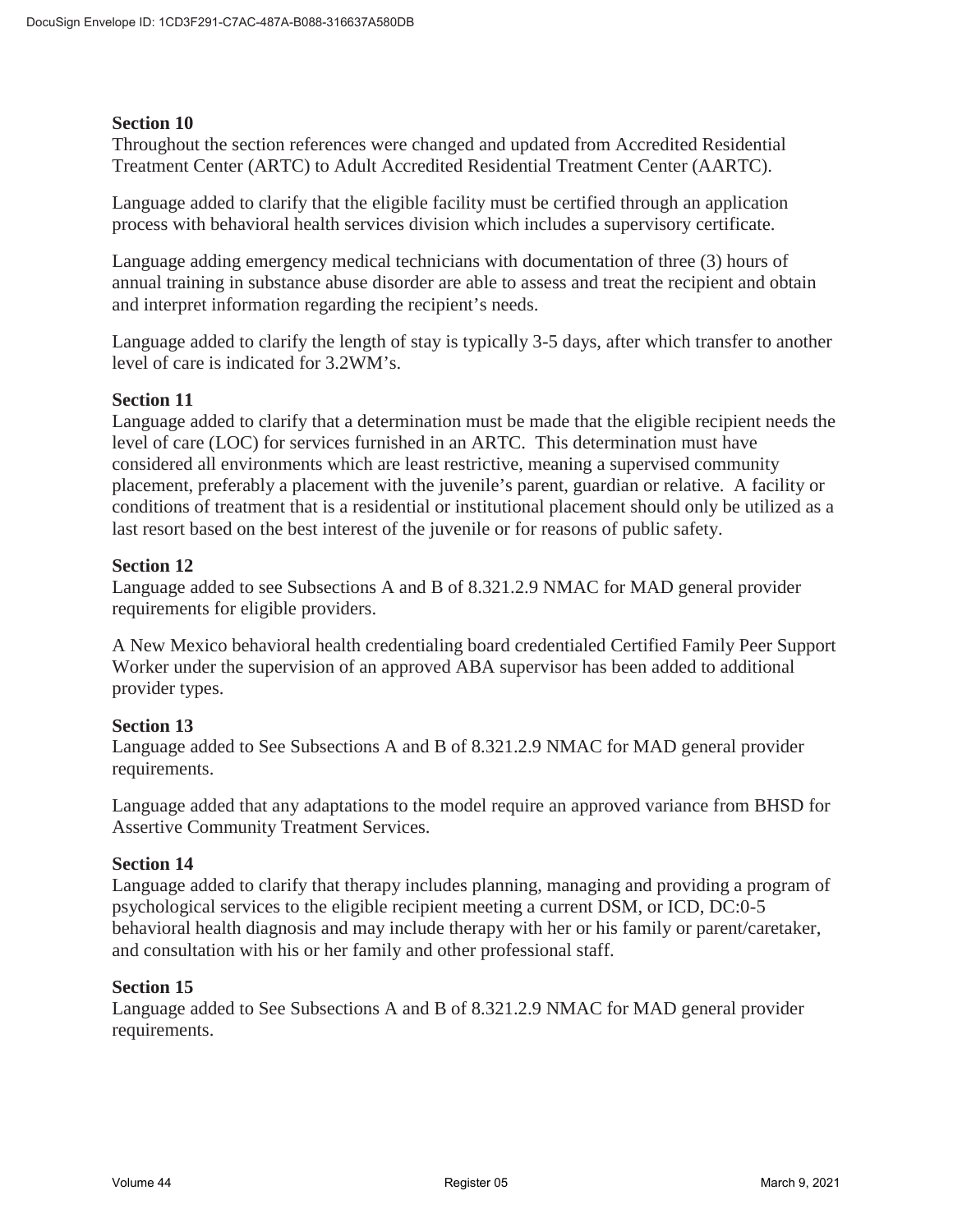Language added to See Subsections A and B of 8.321.2.9 NMAC for MAD general provider requirements.

#### **Section 18**

Language added to See Subsections A and B of 8.321.2.9 NMAC for MAD general provider requirements.

Language clarifying minimum staff qualifications for certified family peer support workers (CFPSW).

Language added to clarify that minimum staff qualifications for the community support worker include: must have lived-experience of being actively involved in raising a child who experienced emotional, behavioral, mental health, or mental health with co-occurring substance use or developmental disability challenges prior to the age of 18 years; must have personal experience navigating child serving systems on behalf of their own child; must have an understanding of how these systems operate in New Mexico; and, must have received certification as a CFPSW.

Minimum staff qualifications for certified youth peer support workers (CYPSW) include: must be 18 years of age or older; have a high school diploma or equivalent; have personal experience navigating any of the child/family-serving systems prior to the age of 18 years; have an understanding of how these systems operate in New Mexico; and must have received certification as a CYPSW.

Language added to clarify Comprehensive Community Support Services (CCSS) must be identified in the service plan for an individual.

Language added for adult accredited residential treatment center (AARTC) in the coverage criteria.

# **Section 19**

Language changed to clarify eligible practitioners.

Language changed to clarify crisis stabilization services.

#### **Section 20**

Language added for clarification for eligible provider agencies licensed through the Department of Health.

Language changed to clarify a provider agency licensed through the Department of Health as a crisis triage center.

Language added to clarify the exception of services provided by the physician and the licensed independent mental health practitioner.

Language added that additional staff may include an emergency medical technician (EMT) with documentation of three (3) hours of annual training in suicide risk assessment.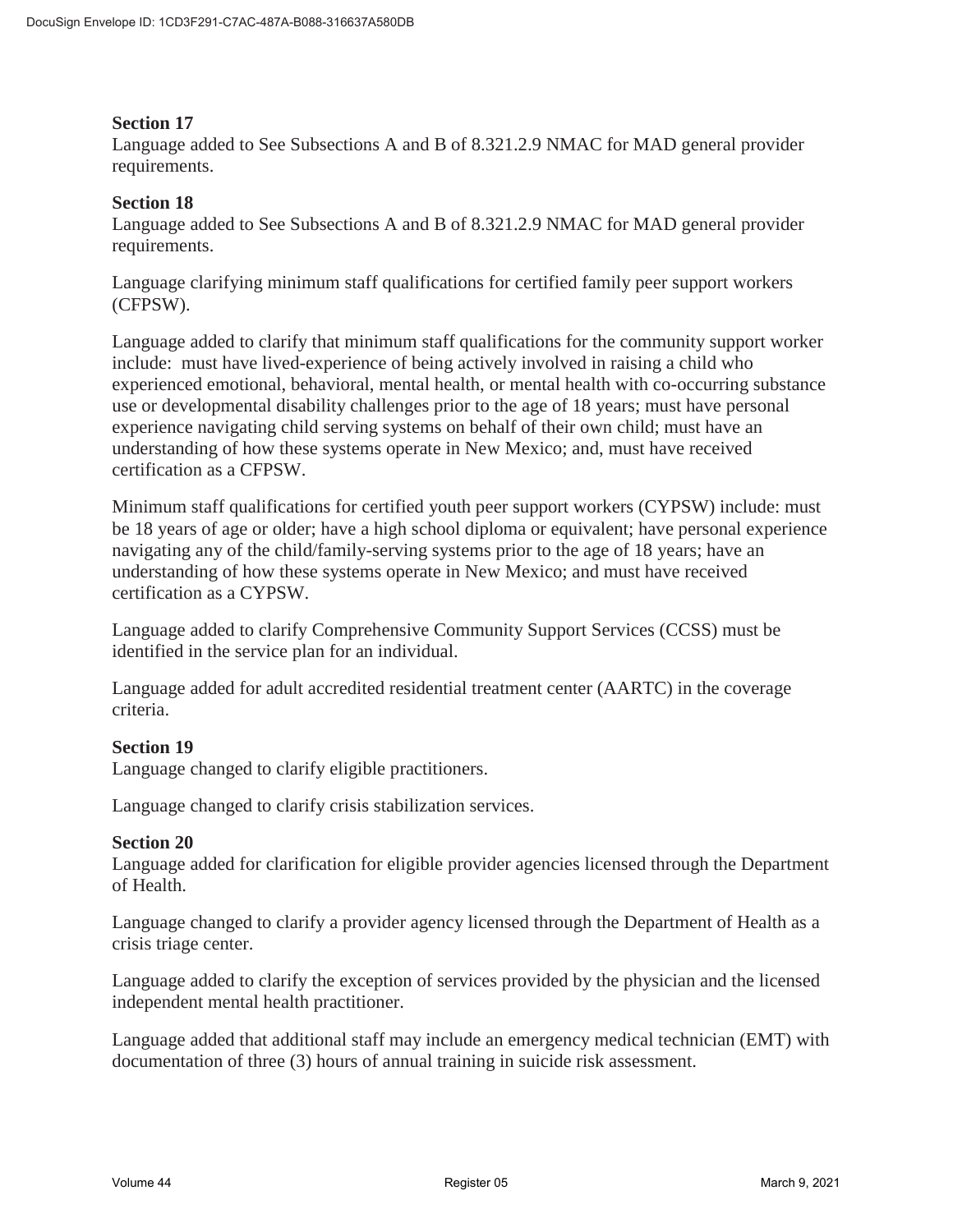Language added to See Subsections A and B of 8.321.2.9 NMAC for MAD general provider requirements.

Language added to clarify non-covered services.

# **Section 23**

Language changed to clarify coverage of stays in a freestanding psychiatric hospital that is considered an Institution of Mental Disease (IMD) is covered only for eligible recipients up to age 21 and over age 64.

#### **Section 24**

Language changed to clarify based upon a New Mexico state plan amendment and 1115 waiver MAD covers inpatient hospitalization in an IMD for substance use disorder (SUD) diagnoses only with criteria for medical necessity and based on American Society of Addiction Medicine (ASAM) admission criteria and MCO covered stays.

#### **Section 25**

Language added to See Subsections A and B of 8.321.2.9 NMAC for MAD general provider requirements.

#### **Section 26**

Language added to See Subsections A and B of 8.321.2.9 NMAC for MAD general provider requirements.

Language changed to clarify services may only be delivered through an agency approved by the Human Services Department (HSD) and Children, Youth and Families Department (CYFD) after demonstrating that the agency meets all the requirements of Intensive Outpatient Program (IOP) services and supervision.

#### **Section 27**

Language changed to state that MAD pays for coverage for medication assisted treatment (MAT) for opioid use disorder to an eligible recipient as defined in the Drug Addiction Treatment Act of 2000 (DATA 2000), the Comprehensive Addiction and Recovery Act of 2016 (CARA), and the Substance Use Disorder Prevention that Promotes Opioid Recovery and Treatment for Patients and Communities Act of 2018 (SUPPORT Act).

Language added to See Subsections A and B of 8.321.2.9 NMAC for MAD general provider requirements.

#### **Section 29**

Language added to Non-Accredited Residential Treatment Center (RTC) and Group Homes to clarify that this determination must have considered all environments which are least restrictive, meaning a supervised community placement, preferably a placement with the juvenile's parent, guardian or relative. A facility or conditions of treatment that is a residential or institutional placement should only be utilized as a last resort based on the best interest of the juvenile or for reasons of public safety.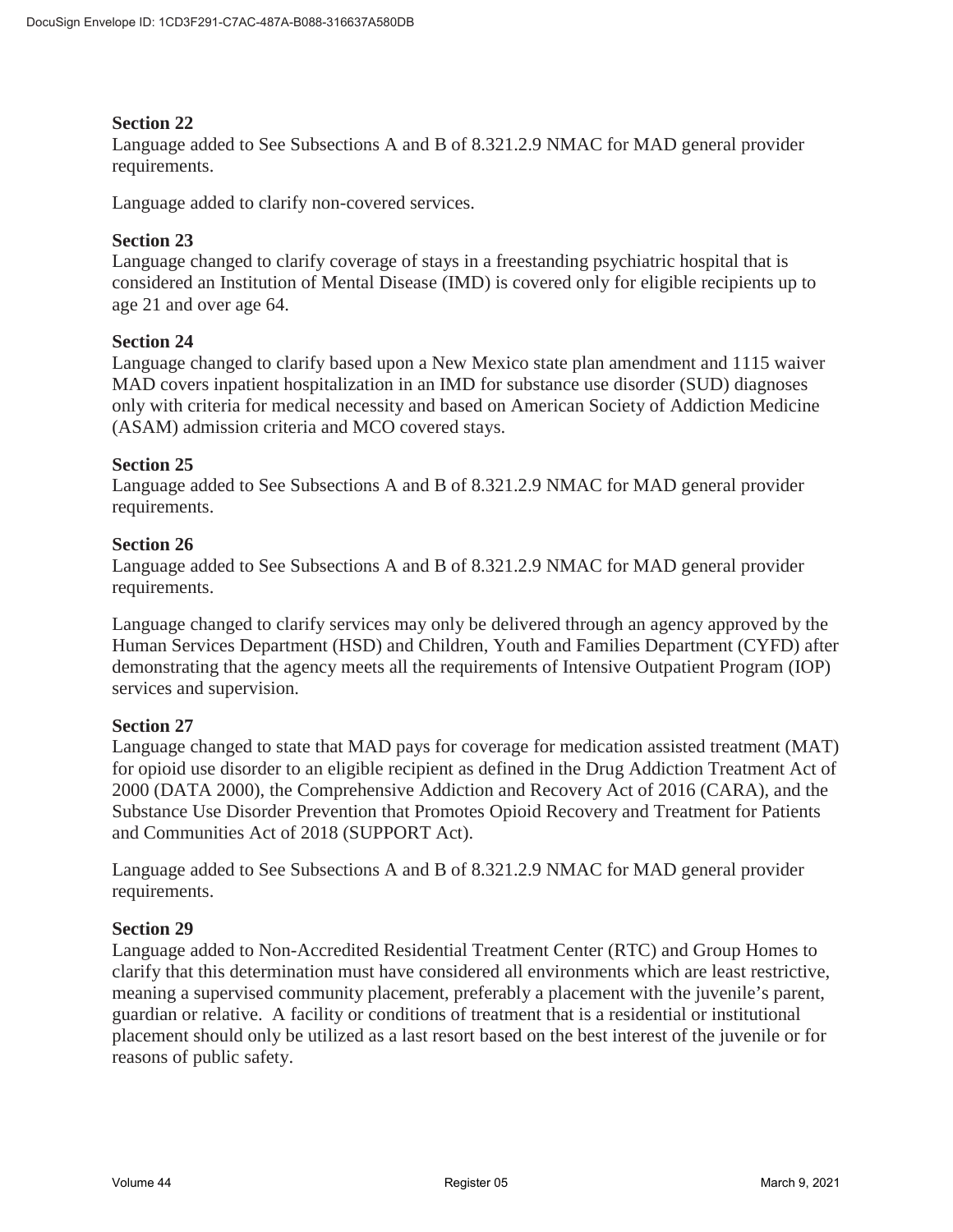Language added to See Subsections A and B of 8.321.2.9 NMAC for MAD general provider requirements.

Language added under staffing requirements that programs may also be staffed by: licensed substance abuse associate (LSAA); a certified peer support worker (CPSW); and emergency medical technicians (EMT) with documentation of three (3) hours of annual training in substance use disorder.

References to prescription drug monitoring program (PDMP) were changed to prescription monitoring program (PMP).

Language added for other services performed by the agency as listed are reimbursed separately and are required by (42 CFR Part 8.12 (f)), or its successor. Behavioral health prevention and education services to affect knowledge, attitude, or behavior can be rendered by a licensed substance abuse associate or certified peer support worker in addition to independently licensed practitioners.

# **Section 32**

Language added to See Subsections A and B of 8.321.2.9 NMAC for MAD general provider requirements.

Language changed to clarify that no prior authorization is required. To determine retrospectively if the medical necessity for the service has been met additional factors listed are considered.

#### **Section 33**

Language added to See Subsections A and B of 8.321.2.9 NMAC for MAD general provider requirements.

Reference to therapeutic foster care was corrected to treatment foster care (TFC) under noncovered services.

#### **Section 34**

Language added to See Subsections A and B of 8.321.2.9 NMAC for MAD general provider requirements.

Added nursing facilities to eligible providers and practitioners.

### **Sections 29, 30 and 34**

Language has been added to the sections to include IHS and a tribal 638 facility and any other Indian Health Care Provider (IHCP) defined in 42 CFR §438.14(a).

Changes throughout the rules have also been made for spelling corrections and clarity.

# **VI. RULE**

These proposed rule changes will be contained in NMAC rules 8.308.6, 8.308.7, 8.310.2 and 8.321.2. This register and the proposed rules are available on the HSD website at: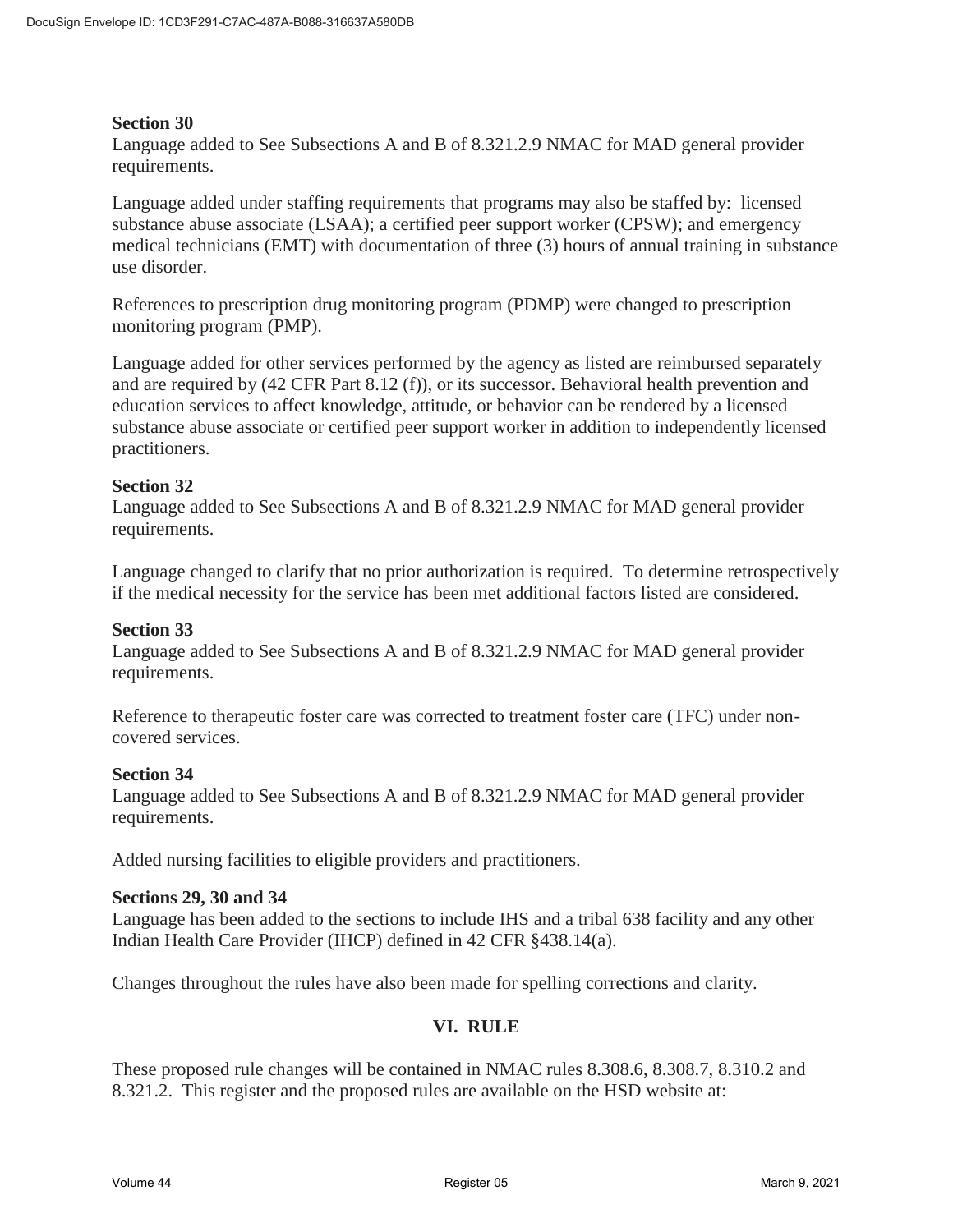http://www.hsd.state.nm.us/LookingForInformation/registers.aspx and http://www.hsd.state.nm.us/2017 comment-period-open.aspx. If you do not have internet access, a copy of the proposed register and rules may be requested by contacting MAD at (505) 827-1337.

# **VII. EFFECTIVE DATE**

The Department proposes to implement this rule effective July 1, 2021.

# **VIII. PUBLIC HEARING**

A public hearing to receive testimony on this proposed rule will be held **via conference call** on April 8, 2021 at 10:00 a.m., Mountain Time (MT). **Conference phone number: 1-800-747- 5150. Access Code: 2284263.**

If you are a person with a disability and you require this information in an alternative format or require a special accommodation to participate in the public hearing, please contact the MAD in Santa Fe at (505) 827-1337. The Department requests at least 10 working days advance notice to provide requested alternative formats and special accommodations.

Copies of all comments will be made available by MAD upon request by providing copies directly to a requestor or by making them available on the MAD website or at a location within the county of the requestor.

# **IX. ADDRESS**

Interested persons may address written comments to:

Human Services Department Office of the Secretary ATTN: Medical Assistance Division Public Comments P.O. Box 2348 Santa Fe, New Mexico 87504-2348

Recorded comments may be left at *(505) 827-1337*. Interested persons may also address comments via electronic mail to: madrules@state.nm.us. Written mail, electronic mail and recorded comments must be received no later than 5 p.m. MT on April 8, 2021. Written and recorded comments will be given the same consideration as oral testimony made at the public hearing. All written comments received will be posted as they are received on the HSD website at http://www.hsd.state.nm.us/2017-comment-period-open.aspx along with the applicable register and rule. The public posting will include the name and any contact information provided by the commenter.